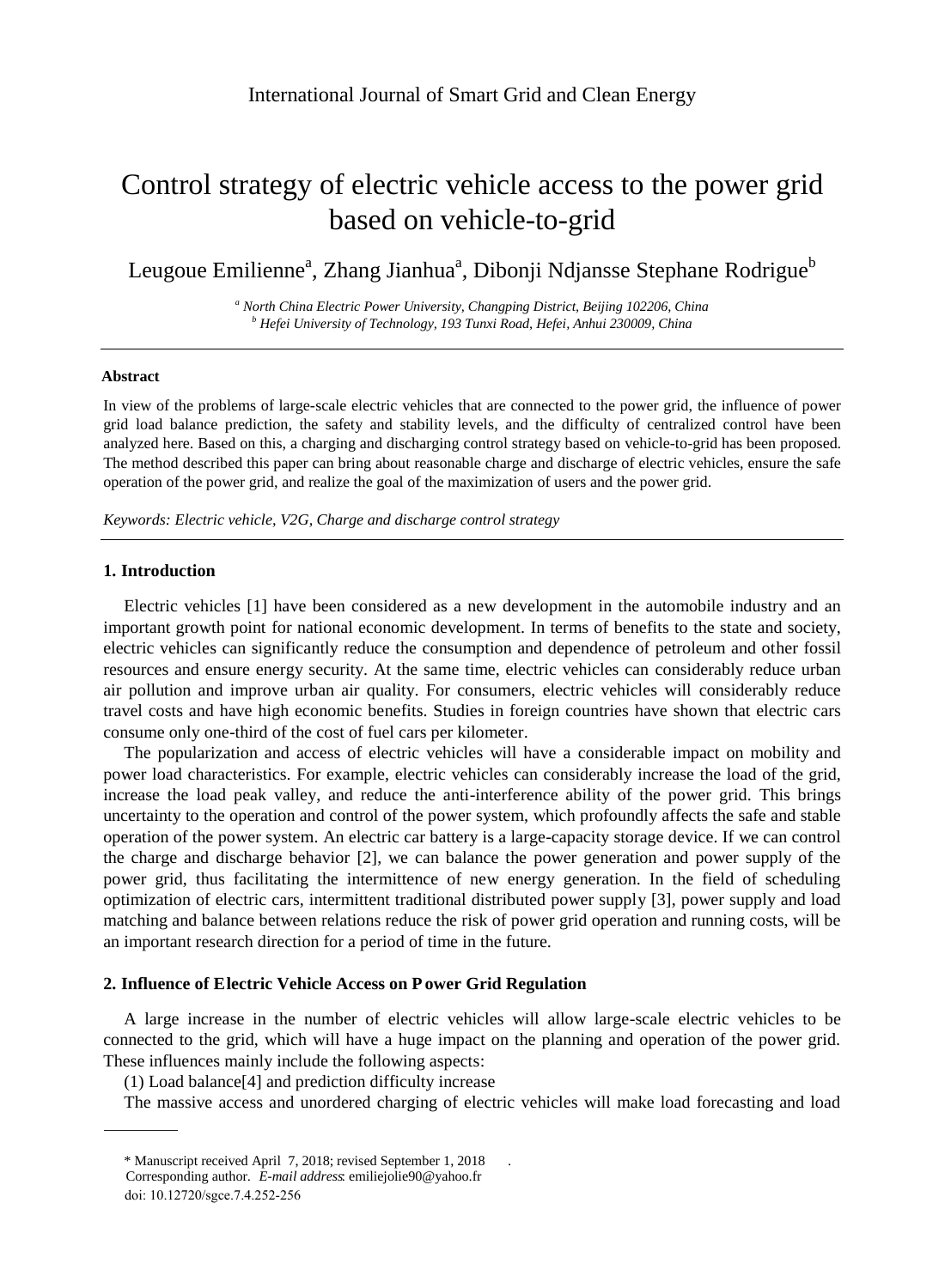control more difficult. First, the charging power of electric vehicles is generally large. Usually, the low charging power of a small car is 8–20 kw, and the quick charging power is over 50 kW. The rapid charging power of large electric vehicles such as electric buses can reach hundreds of kilowatts. In areas where electric vehicle penetration rates are large, a large number of such vehicles connected to the grid will generate new load peaks and exceed the load capacity of existing equipment. Research has shown that with the current technology in electric vehicles, when the electric vehicle penetration rate reaches 20%, the typical power system will be unable to accommodate all electric vehicles. Second, as a type of liquid high power load, the charging behavior of electric vehicles is closely related to human production and life. It has the characteristics of spatiotemporal randomness, intermittence, and sociality. After an electric vehicle is connected, the uncertainty of load center, load size, and time of load peak valley increases considerably, making the load forecasting work particularly difficult. To cope with the peak load at any time, the dispatching department needs to constantly adjust the output curve of the power plant and increase the rotation reserve capacity of the generator set. The efficiency and efficiency of grid equipment utilization are reduced. Moreover, with the accumulation and dispersion of electric vehicles, it may lead to local overload or three-phase imbalance of the power grid, and the local supply and demand balance of the power grid are broken. At this time, to ensure the provision of a reliable power supply to the user and ensure that the equipment is not damaged due to overload, the dispatching department has to respond by means of dumping. This will lead to a marked increase in the workload of regulatory operations.

(2) Safety and stability of the power grid are reduced

An electric car charger uses a large number of power electronic devices; the access of the inevitable impact on the power grid, including reducing power grid reliability, causes a low-voltage distribution network, increases power grid harmonics, and causes three-phase unbalance. At the same time, due to the poor overload capacity of power electronic devices and the large amount of reactive power support of the power grid, it is more sensitive to the voltage fluctuation of the grid. When the power grid is connected to electric vehicles on a large scale, there will be a chain reaction when there is power failure or an abnormal situation. Power electronic devices are self-protected and will remove electric vehicles from the grid. The power balance is further broken, and the anti-interference ability of the power grid is greatly reduced.

(3) Centralized regulation of power grid is difficult to achieve

To decrease the difficulty of scheduling and give full play to the electric car energy storage characteristic peak to peel and given new energy power generation, efficiency, improve the operation of the electric car orderly grid is becoming a hot spot of research. Current work has mainly studied the orderly charging of electric vehicles and the two-way interactive power supply between electric vehicles and the power grid [vehicle-to-grid (V2G)]. Among them, V2G[5-7] has received considerable attention. V2G refers to the two-way interaction between electric vehicles as mobile energy storage units and power grids for information and energy. Its core idea is to connect idle electric cars to the grid when time and battery capacity are allowed. When the grid load is too high, electric vehicle storage energy is dispatched to feed the power grid. When the grid load is too low, the excess energy in the grid is stored in electric vehicles. Through the corresponding optimization and scheduling method, V2G can solve the problem of electric vehicle charging and avoid the adverse effect of the charging cluster effect on the power grid. At the same time, it can respond to the frequency of the power system, reduce the peak valley difference in the regional power grid and fluctuation in renewable energy, maintain the efficient and safe operation of the power grid, and reduce operating costs. Furthermore, electric car users can charge at low electricity prices, feed electricity to the grid at the peak of the electricity price, and reduce the cost of electric cars.

The implementation of V2G requires the unified regulation of a large area with relatively stable power supply and demand (such as a provincial power grid). In other words, the control center and each electric vehicle in the region will establish communication channels to collect the battery power of the car in real time and send dispatching instructions. Considering that the number of electric cars in the future will be very large, the reliability and real-time requirement of the communication channel are very high. Centralized control is very difficult, and therefore, there is a need to establish an effective control strategy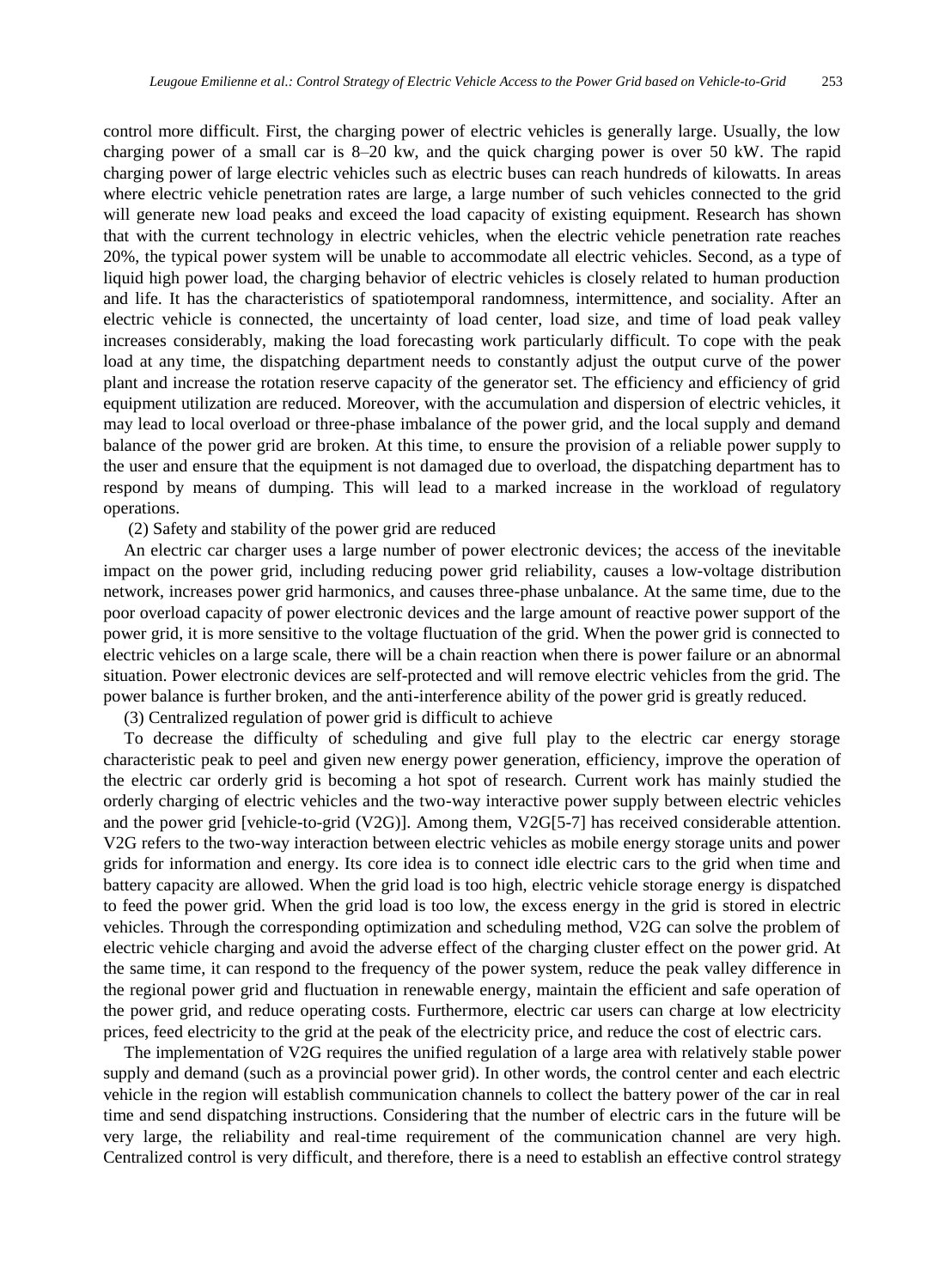of electric vehicle charging and discharging.

### **3. The Electric Vehicle Charging and Discharging Control Strategy Based on V2G**

For a large number of electric vehicles, decentralized access and the centralized management mode have been adopted. The whole control process adopts hierarchical control models, including grid dispatching send scheduling command to the electric car control center and the electric car control center to the electric car distribution of individual power two control layers, as shown in Fig. 1.



Fig. 1. V2G participates in the hierarchical control schematic of the power system auxiliary service.

The two-way energy exchange control between the electric vehicle and power grid involves three independent criteria as shown in Fig. 2: power grid dispatching center, electric vehicle control center, and electric vehicle.



Fig. 2. System framework of V2G.

(1) Power grid dispatching center

The power grid dispatching center can use the electric vehicle capacity of an electric vehicle control center as a special power supply. The response power range of traditional power supply is a range higher than zero, while the response range of V2G can be extended to a negative value. The integrated electric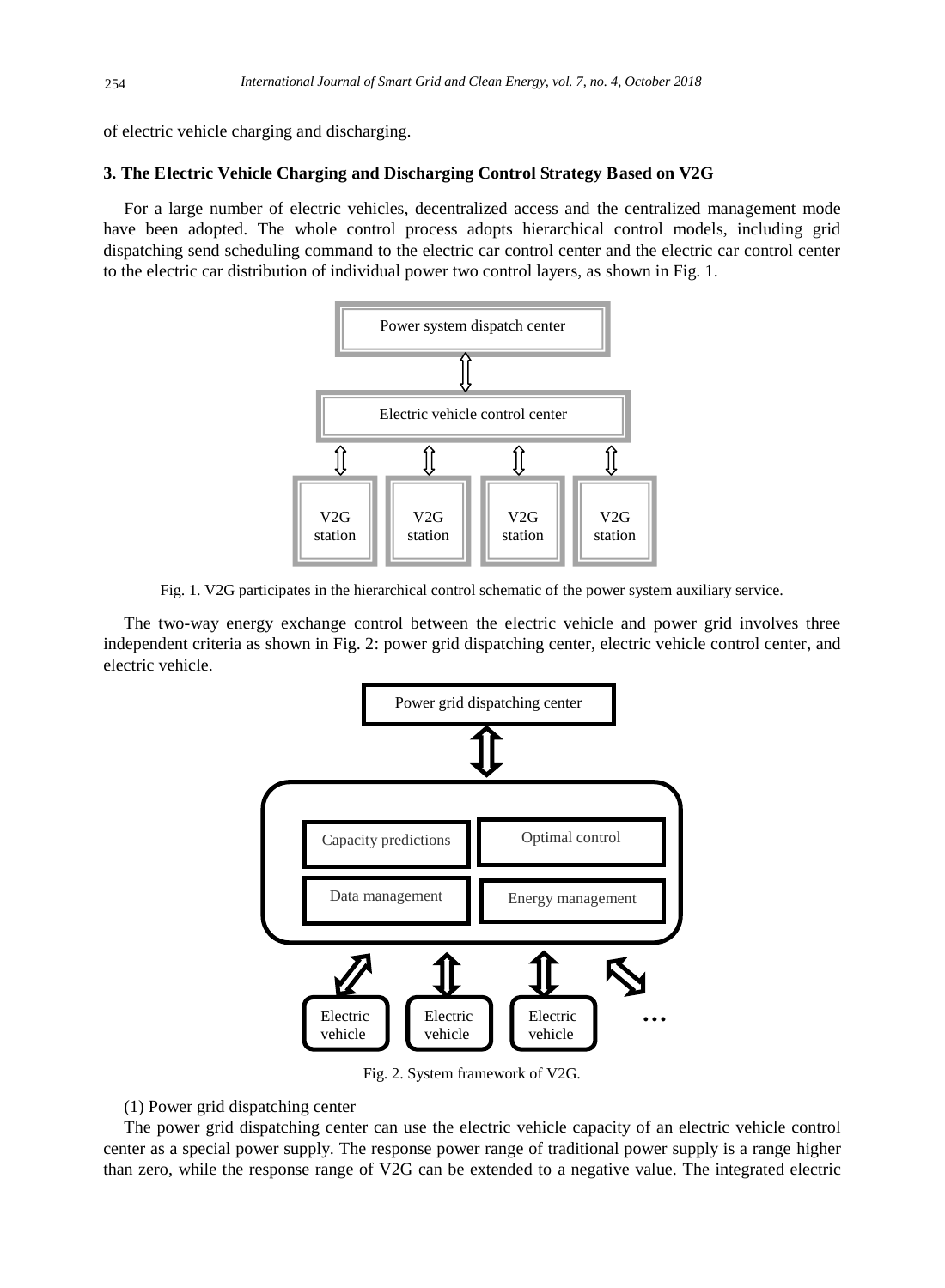vehicle control center provides information on the range of adjustable capacity and load forecasting, and the power grid dispatch center sends the dispatch order to the electric vehicle control center. The scheduling command can be a charging or discharging plan or a frequency control instruction.

(2) Electric vehicle control center

The randomness, dispersion, and mobility of electric vehicle access require an entity to manage it. The electric vehicle control center manages and controls all electric vehicles, allowing all electric vehicles it manages to participate in power system services. An electric vehicle control center can manage one or more V2G stations. The electric vehicle control center system includes an adjustable capacity prediction module, a charge and discharge control module[8], an energy management module, and a data management system.

The adjustable capacity prediction module predicts the available capacity range of V2G at each time period. Through the data management system, the statistical information of V2G can be obtained in real time (including the increase in total capacity, reduction in total capacity, and number of electric vehicles involved). Real-time information and historical data can predict the range of available capacity at any time, and the electric vehicle control center can upload it to the power grid dispatch as a reference basis for dispatching instructions. As some electric vehicles do not operate accurately according to their pre-set state, the expected available capacity and actual capacity may be biased. As the number of electric vehicles increases, the prediction error will become smaller.

The main function of the charge and discharge control module is to provide the total capacity of charge and discharge and real-time load information of the current power grid according to the energy management system. It adopts an appropriate charging and discharging control algorithm to determine the charging and discharging power of electric vehicles in the area. The control target can be profit maximization, load response effect optimization, and others.

The main function of the energy management module is to monitor the working condition of the onboard battery pack in real time, provide basic data of the charging and discharging strategy, and provide secondary distribution instructions for each charging and discharging machine. The data management system collects and manages all electric vehicle information. Vehicle information, including whether they are connected to the Internet, the battery to adjust power, current and future period of time, power grid power auxiliary service time, position of the electric car, and some battery status information in real time. To guarantee the capacity of V2G for long-term management, the power grid dispatch can sign bilateral contracts with electric car owners.

(3) Electric vehicle

The owner of the battery can decide to participate in the grid service when the battery is idle. Users can send signals to the electric vehicle control center and real-time communication to bring about electric vehicle information upload. The electric car owner can set up, update, and modify according to travel demand and then update the database information. Moreover, the state of electric vehicles can be inquired. When the power market mechanism is mature, real-time pricing information can be checked at any time.

### **4. Conclusion**

The large-scale use of electric vehicles will have a revolutionary impact on the power system. Electric vehicles markedly increase the power grid load, and their energy storage characteristics make grid energy flow in two directions; the intermittence of new energy plays a role of smoothing and buffering. In this paper, the charging and discharging control strategy of an electric vehicle based on V2G has been proposed to optimize the charging and discharging behavior of electric vehicles. The strategy can reduce the charging cost and network loss to the maximum extent, make the most use of new energy to generate electricity, reduce the intermittence of new energy, and cut peak filling. Finally, it can result in a minimum operating cost and a minimum environmental impact.